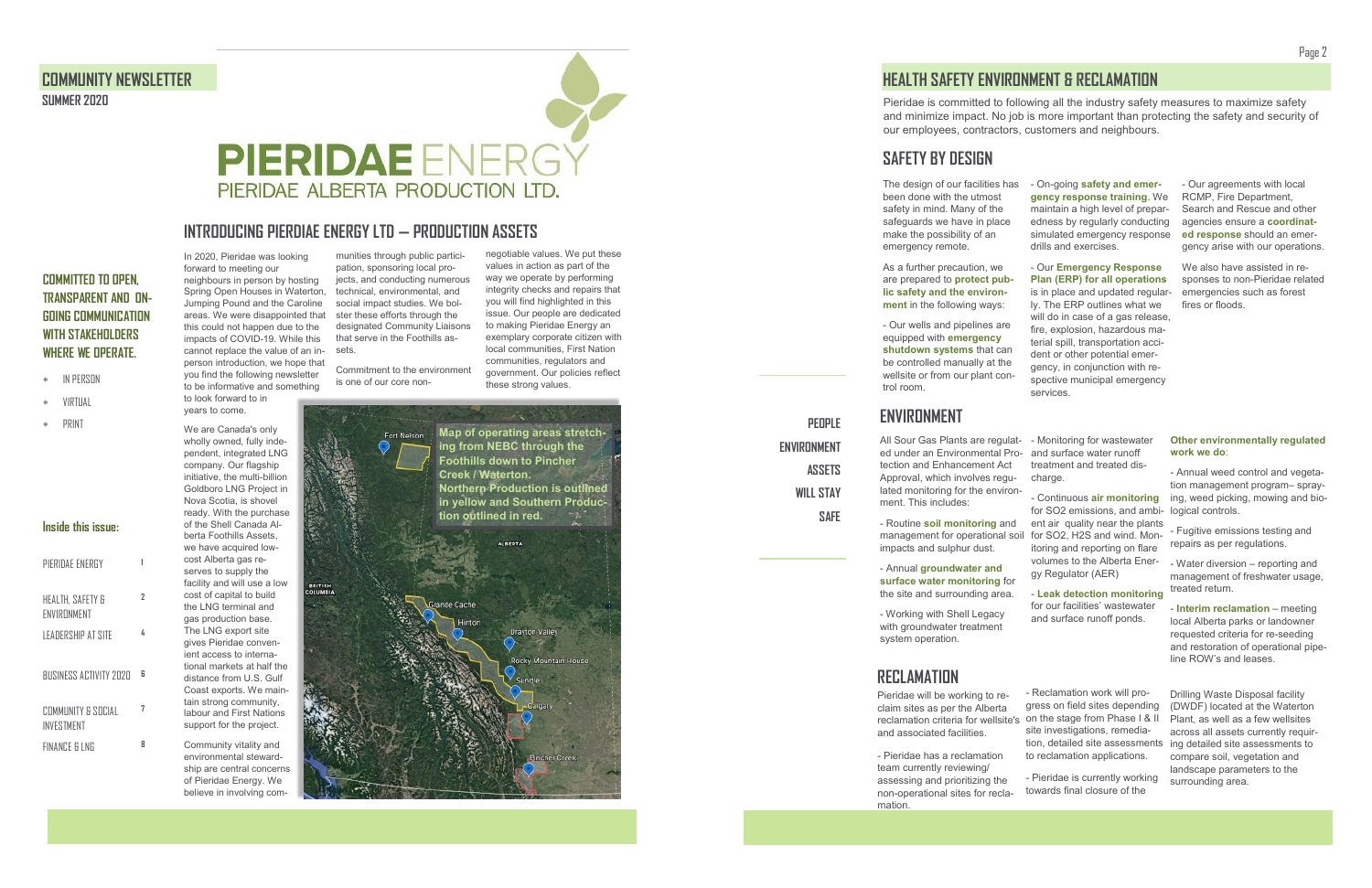specified regulated radius of either emergency zones or operational public notification zones. The notifications will come in 3 forms, email, text, or phone call (land line and or cell). This does not replace the Community Liaison nor the ability to contact the Community Liaison via phone or email.

Full implementation is planned for the fall of 2020 which will include an information package sent to all residents and landowners within the emergency response planning zones of our operations.

Community and stakeholder engagement are be to contact and notify residents within of paramount importance to Pieridae Energy. We have recently instituted an Emergency and Public Notification call out system that is designed to reach residents within the emergency plan zones for Pieridae's operations, focusing on safety, emergency response, public and good neighbour notifications.

> If you are interested in more information about this system, please contact your local Community Liaison found in this issue.





## **NEW AUTOMATIC EMERGENCY RESPONSE & NOTIFICATION SYSTEM**

We successfully tested this system in May of 2020 where we performed an emergency response notification exercise that initiated call outs to selected residents across Pieridae's foothills assets. Going forward, the goal is to use this system to increase safety, communication and good neighbour notifications, while building efficiencies around notification timing and records. The basis of the system would

#### Page 3

**2020 LAUNCH OF** 

**LATEST IN** 

**TECHNOLOGY TO** 

**CONTUNUE** 

**KEEPING PEOPLE,** 

**AND ASSETS SAFE**

**ENVIRONMENT** 

## **HEALTH SAFETY & ENVIRONMENT**

**LOCAL AND COMMUNITY MEMBERS FIRST**





**David Kolesnick — Plant Superintendent, Shantz Sulphur Forming Facility.** David has worked in the gas and sulphur business for 35 years in operations and projects groups. This year he is celebrating 10 years of leading the local operating team as the Shantz superintendent. His wife and two daughters enjoy spending time with him coaching basketball or seeking adventure in their travels.

**Mark Weiss — Interim Operations Manager and Superintendent, Northern Foothills.** Born and raised in the Sundre community, Mark has over 20 years of operating and supervisory experience in the oil and gas industry. Primarily his role has been the Operations Superintendent for the Pieridae northern region which extends from Caroline to northeastern B.C. Recently, Mark was assigned as the interim Operations Manager for the same area. Keeping his family tradition alive, Mark also raises beef cattle in the area.

**Trevor Prenevost — Production Team Lead, Rocky Mountain House area.** Trevor started working in oil and gas directly out of high school and has worked in the operations of the Rocky Mountain Foothills field for over twenty years. He spent six of these years as an operations trainer prior to signing on with Ikkuma Resources, then transferring to Pieridae. Throughout the years, he has developed a significant amount of knowledge in the operations and maintenance of this region's wells and facilities. For Trevor, ensuring the safety of the public and protection of the environment while operating is a top. He looks forward to participating in Pieridae's future as a safe, environmentally friendly, profitable business.



**Josh Storle — Production Foreman, Grande Cache/Hinton and NEBC.**  Josh was born and raised in southeast Saskatchewan where farming was a big part of his life. In 1999, he began his career in the oil and gas industry working as a summer student for a drilling mud company. Since then, he has developed invaluable experience working for various producers and service companies across three provinces. He settled in northern Alberta and has been in the area since 2006.

#### **YOUR AREA LEADERSHIP**

#### **MEET THE LEGACY (IKKUMA) FOREMEN NEBC TO ROCKY MOUNTAIN HOUSE**

#### **FAMILIAR FACES — CAROLINE TO CREMONA**

#### **PIERIDAE NORTHERN PRODUCTION STRETCHING FROM NEBC TO CREMONA**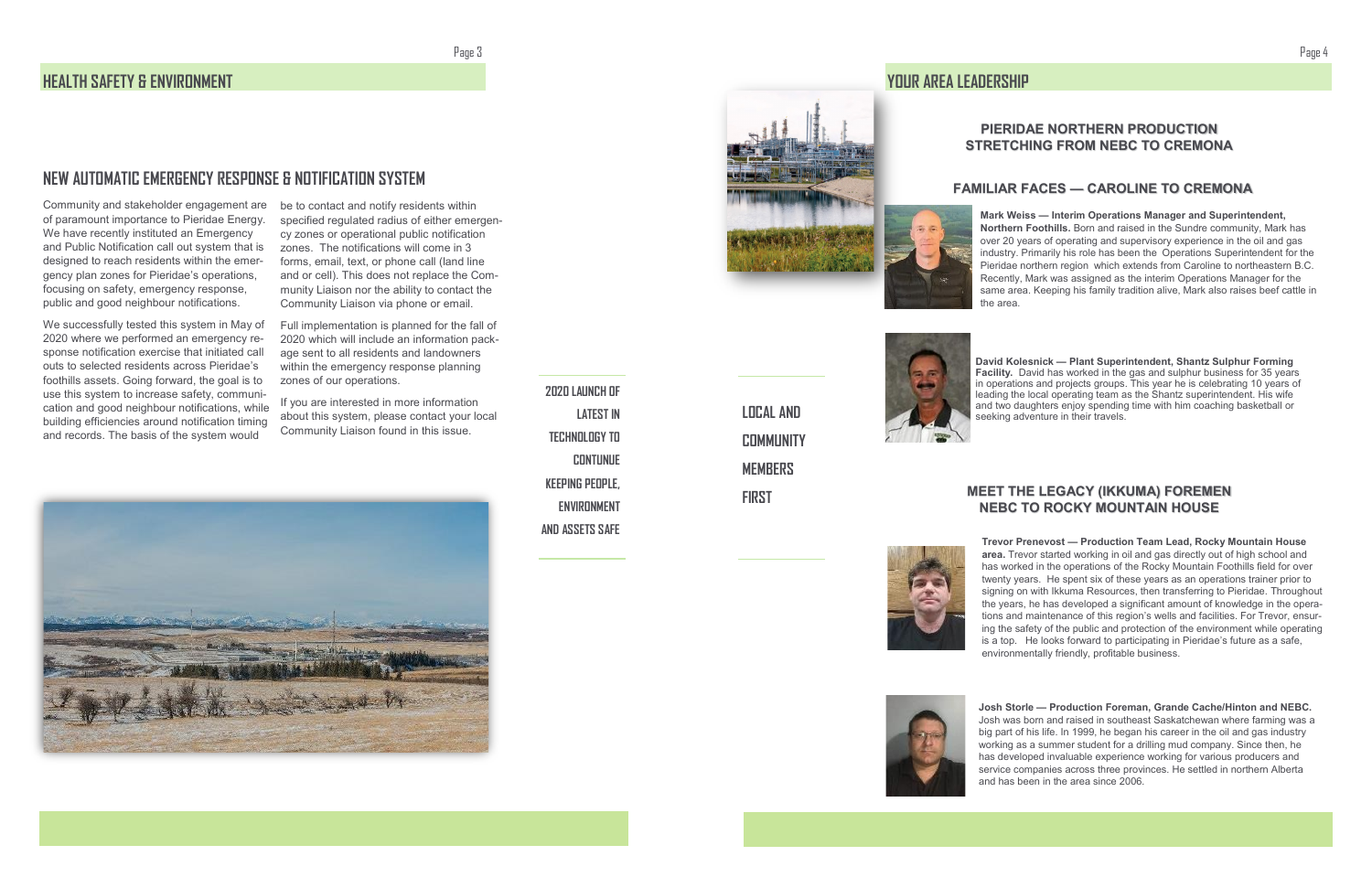Page 5

#### Page 6

**Kent Busby — Operations Manager, Southern Foothills**. Born and raised in Rocky Mountain House, Kent enjoyed growing up on a cattle farm. In addition to farming, his parents owned a construction company – giving him the opportunity to run heavy equipment early in his working career. This helped him gain invaluable experiences with many different oil companies throughout central Alberta. His experience as a contractor took him across the four western provinces where he was able to learn from different management and leadership styles. His hands -on experience prepared him for his role as Operations Manager and he is honored to be part of such a highly skilled operations team.



**Conrad Kenny — Production Superintendent, Jumping Pound**. Conrad has worked in the oil and gas industry for 17 years and has been at the Jumping Pound complex for more than 15 years in various operations roles. He has called the town of Cochrane home for the last 12 years, beginning a family with his wife and establishing roots for their children. They love the area as it provides a great sense of community and great opportunities for their kids. In their free time they enjoy camping, boating, and spending time with family and the many great friends they have made in the community over the years.



**Darrell Archibald — Production Superintendent, Waterton**. Darrell joined the Waterton Team in 2014 as the Field Supervisor and took over as the Site Superintendent in 2018. Darrell has worked in the Foothills and the sour gas industry for 15 years. After completing a degree in Chemical Engineering from the University of Alberta, Darrell moved to Calgary for work. He began visiting family and vacationing in the Pincher Creek area. Darrell and his wife Lindy were excited when an opportunity came up to move to the Pincher Creek area, join the team at the Waterton Complex, and raise their family in this great community.



## **YOUR AREA LEADERSHIP**

**LOCAL AND COMMUNITY MEMBERS FIRST**

### **PIERIDAE SOUTHERN PRODUCTION COCHRANE TO PINCHER CREEK**



pipelines. All construction will occur on the existing pipeline right of ways and on the wellsite lease. Pieridae's assessment of the pipeline highlighted the need for integrity improvement , and segment replacement was the best solution to maintain integrity and reduce disruption to landowners and the environment. To ensure our pipelines and infrastructure continue to deliver natural gas reliably, Pieridae will be replacing existing segments of pipeline to improve its capacity, reliability, and safety. Our project involves replacing a total of 70m from WAT -35 to JCT -W (Yarrow Canyon) and 190m from WAT -59 to WAT -64 (two kilometers south of the Plant) with new 4 inch and 6 -inch diameter

The WAT -35 line dig is scheduled to commence July 6, 2020 and continue for 10 -14 days, followed by the Waterton -59 line dig expected to begin July 27,2020 and continue for 30 days. If you have any further questions regarding this project, please contact **Community Relations at 403 -627 -7282**.

## **WATERTON**

between our Junction B facility and Junction A location at the plant site. All turnaround activity will occur on the existing pipeline right of ways, on the wellsite and the plant leases.

The turnaround pre -work is scheduled for August 4 through September 4 and will require approximately 20 -25 extra workers on site. During the turnaround project execution, the day shift complement will increase to 110 on site day shift and 90 for night shift. We anticipate there will be additional traffic on

the roads during this time and maintain that contractors, Pieridae employees and additional workers will follow Pieridae 's good neighbor practices for road safety and courteous diving in and around the community.

For the post turnaround work from September 28 through October 16, we will have 20 extra workers on site for clean -up.

If you have any further questions regarding this project, please contact **Community Relations at 403 -463 -5753**.

### **JUMPING POUND**

Safety and asset reliability is always top of mind with operation of the Jumping Pound Gas Plant. Pieridae focuses on regular maintenance programs, inline pipeline inspection programs, compressor safety testing, soil sampling, water testing, weed management, pipeline segment replacement, air monitoring, and regular major and minor plant turnarounds.

For 2020, we have a partial turnaround scheduled for September 8 -25 focusing on the plant, two compressor stations and a line dig

## **LEGACY / CAROLINE / SHANTZ**

**MAINTENANCE, SAFETY AND FIELD OPTIMIZATION**

# **BUSINESS ACTIVITY FOR 2020**

For the Legacy assets in the Rocky Mountain House, Grand Cache/Hinton and NEBC areas, Pieridae will continue with well and production optimization and no major changes to existing infrastructure. For the Caroline Complex and Shantz facilities there will be maintenance and repairs made along the Liquid Sulphur Pipeline. This work will commence in the fall of 2020. There will be a slight increase in truck traffic for the transportation of the Sulphur from Caroline to Shantz

while the pipeline is shut down.

If you have any further questions regarding this project, please contact **Community Relations at 403 -722 -7049**.